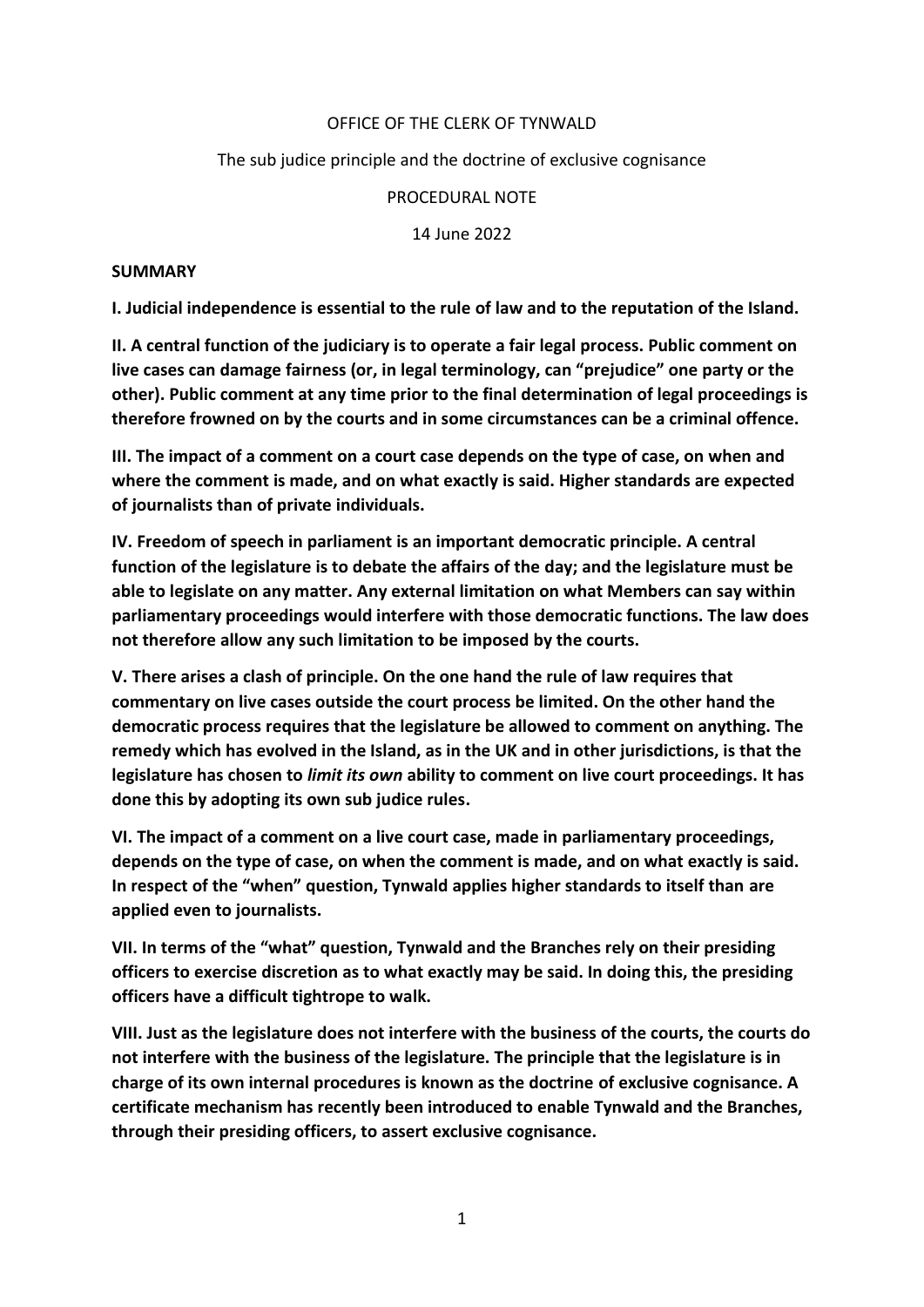### **DETAIL**

# **I. Judicial independence is essential to the rule of law and to the reputation of the Island.**

- 1. There are three distinct functions within the system of government in the Island, as in any jurisdiction. These are the legislature, the executive and the judiciary. They are sometimes known as the three "branches of government". Broadly speaking the functions can be summarised as:
	- $\bullet$  legislature makes the law in general terms which apply to everyone
	- executive proposes new laws to the legislature; also "executes" many aspects of public law by, for example, collecting taxes and operating public services, many of whose functions are set down in law.
	- judiciary settles disputes on the application of the law in individual cases, thereby developing and refining the law in the light of its practical application.
- 2. The degree of separation which exists in any jurisdiction between the three "branches of government" is much discussed by political scientists, constitutional theorists and lawyers. The precise arrangements vary from one jurisdiction to another and change over time.<sup>1</sup>
- 3. In the Isle of Man, as in the Channel Islands, the UK, the devolved jurisdictions within the UK, and the Republic of Ireland, there is a degree of fusion between the executive and the legislature. So for example in the Island the Chief Minister and Council of Ministers head the executive branch of government; but in order to be appointed to one of these executive positions a person must first be a member of the legislature.<sup>2</sup> However, the separation between the judiciary and the other two branches is much clearer. This separation is regarded as particularly important to the rule of law. $3$  The Council of Ministers has a statutory responsibility to uphold and support the constitutional principle of the rule of law as well as the independence of the judiciary, with "judiciary" including both courts and tribunals. 4
- 4. The international community keeps a close eye on judicial independence in large and small jurisdictions. For example, in its December 2016 Mutual Evaluation Report on the Isle of Man, Moneyval commented:

*The key structural elements for effective AML/CFT controls are present in the IoM. The IoM is generally considered to be a very stable democracy. Political and* 

<sup>-</sup> $1$  For a readily accessible survey of a couple of dozen jurisdictions and a brief reading list see this Wikipedia article https://en.wikipedia.org/wiki/Separation of powers . For a more detailed analysis of how the separation works in the UK see this House of Commons research paper on the subject from August 2011: https://researchbriefings.files.parliament.uk/documents/SN06053/SN06053.pdf

<sup>&</sup>lt;sup>2</sup> Council of Ministers Act 1990, sections  $2(1)$  and  $3(1)$ .

<sup>&</sup>lt;sup>3</sup> See David Doyle "Is your Latimer House in order?", paper delivered in September 2013 to the Commonwealth Magistrates' and Judges' Association, and especially pages 16 to 19 https://www.courts.im/media/1437/cmjaconferencejerseyseptember201.pdf

<sup>4</sup> Council of Ministers Act 1990, sections 6A and 6B.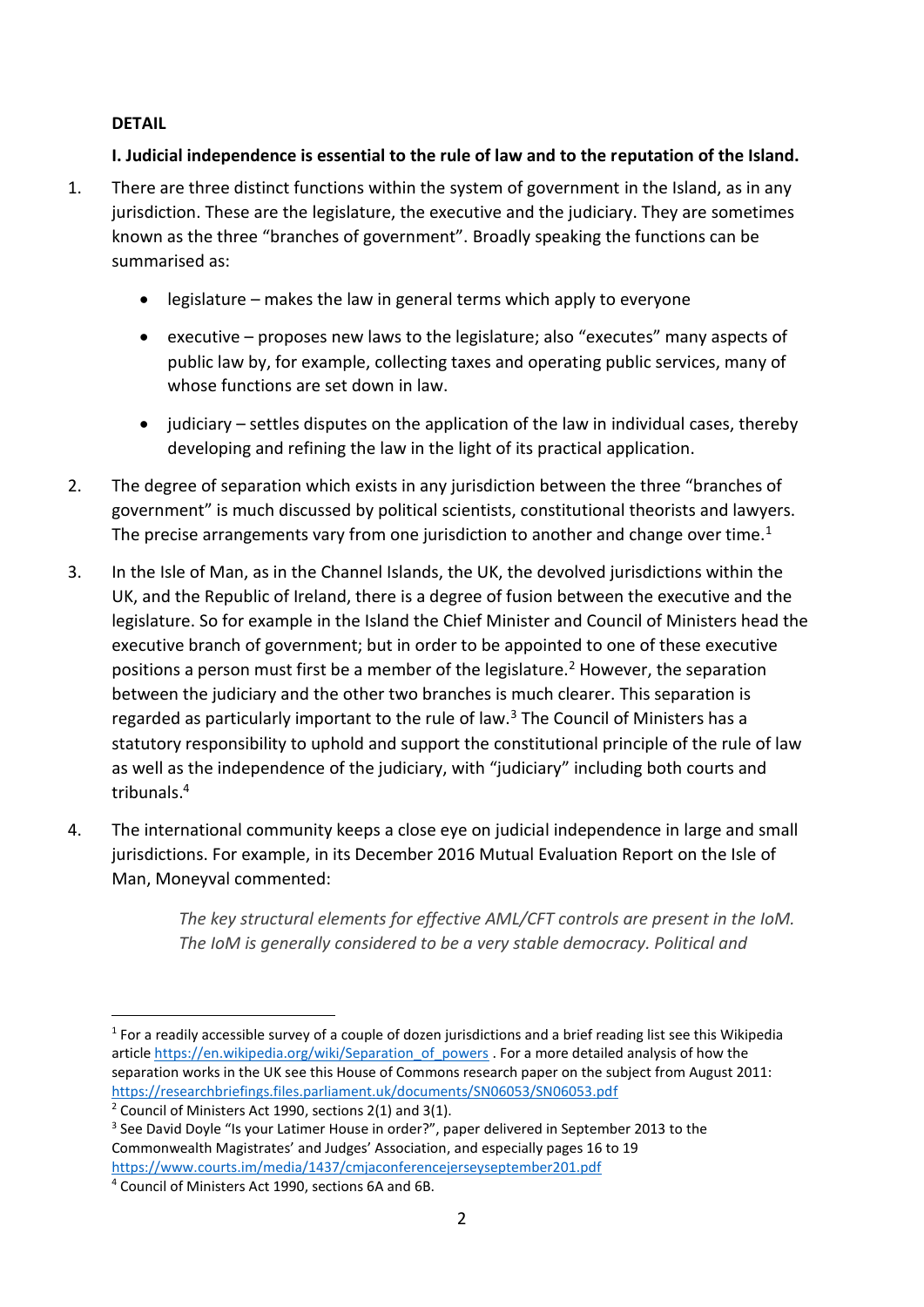*institutional stability, accountability, the rule of law and an independent judiciary are all well established…*

*The IoM has a sound legal system with robust AML/CFT legislation mirroring UK legislation. It enjoys an independent judiciary committed to the rule of law.<sup>5</sup>*

5. In contrast, here is a quotation from an April 2022 report concerning intellectual property protection and enforcement around the world by the Office of the United States Trade Representative:

> *… concerns include interventions in judicial proceedings by local government officials, party officials, and powerful local interests that undermine the authority of China's judiciary and rule of law. A truly independent judiciary is critical to promote rule of law in China and to protect and enforce IP rights.<sup>6</sup>*

**II. A central function of the judiciary is to operate a fair legal process. Public comment on live cases can damage fairness (or, in legal terminology, can "prejudice" one party or the other). Public comment at any time prior to the final determination of legal proceedings is therefore frowned on by the courts and in some circumstances can be a criminal offence.**

- 6. As a matter of principle, everyone is entitled to a fair hearing in front of an impartial decision-maker. This principle is expressed in Article 6 of the European Convention on Human Rights which was enshrined in Manx law by the Human Rights Act 2001. The principle itself predates ECHR by centuries.<sup>7</sup> Public comment on live cases can interfere with the fairness of a court process.
- 7. Contempt of court is a feature of Manx common law which has grown up in parallel with English common law. The expression "contempt of court" has a technical meaning which may not be readily apparent. As Salmon LJ observed in a case reported in 1970:

*The archaic description of these proceedings as "contempt of court" is in my view unfortunate and misleading. It suggests that they are designed to buttress the dignity of the judges and to protect them from insult. Nothing could be further from the truth. No such protection is needed. The sole purpose of proceedings for contempt is to give our courts the power effectively to protect the rights of the public by ensuring that the administration of justice shall not be obstructed or prevented.<sup>8</sup>*

8. In a case decided in 1992 the Manx Court of Appeal explained that a person would be in contempt of court –

1

<sup>5</sup> https://rm.coe.int/anti-money-laundering-and-counter-terrorist-financing-measures-isle-of/168071610e pages 19 and 36

<sup>6</sup> https://ustr.gov/sites/default/files/IssueAreas/IP/2022%20Special%20301%20Report.pdf

 $7$  Abundant commentary will be found on the principle of a fair hearing. This Wikipedia article is as good a place to start as any. https://en.wikipedia.org/wiki/Natural\_justice

<sup>8</sup> *Morris v Crown Office* [1970] 2 QB 114, 129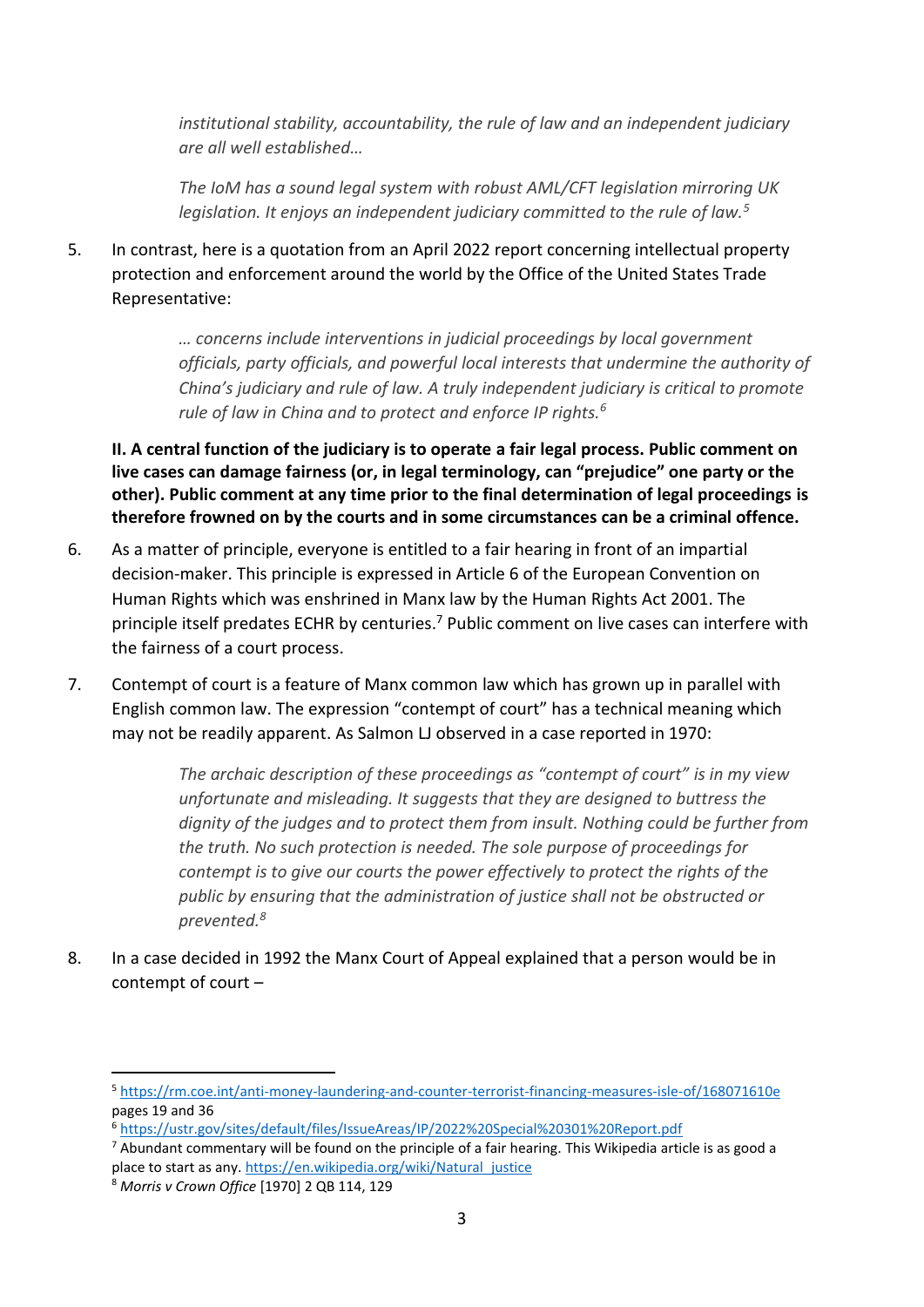*if their words or actions had been likely to interfere with the due administration of justice or to prejudge the issues, and had created a real or substantial risk of prejudice to [one party or the other];*

and went on to comment that contempt of this sort was a criminal act.<sup>9</sup>

9. In both the Island and in the UK there is a "strict liability rule" which states that

*conduct may be treated as a contempt of court as tending to interfere with the course of justice in particular legal proceedings regardless of intent to do so.<sup>10</sup>*

10. A contempt against public justice is also a misdemeanour under the Island's Criminal Code 1872, which provides as follows:

#### *347 Other offences not specified*

*Whosoever shall do any other act or thing (not hereinbefore or in any other unrepealed Act of Tynwald or bye-law made by authority of any Act of Tynwald, specified or referred to, or otherwise provided for by law), in contempt of God or religion, or in contempt of the Queen's Government, or against public justice, or against public trade, or against the public health, or to the disturbance of the public peace, or injurious to public morals, or outraging decency, shall be guilty of a misdemeanour.*

*348 Punishment under ten preceding sections* 

*Whosoever shall be convicted of any of the misdemeanours hereinbefore in the last ten sections specified shall be liable to imprisonment for a term not exceeding two years and to a fine.*

# **III. The impact of a comment on a court case depends on the type of case, on when and where the comment is made, and on what exactly is said. Higher standards are expected of journalists than of private individuals.**

11. In terms of the *type of case*, the "risk of prejudice" created by a comment is particularly severe when it comes to jury trials. Juries are directed to decide cases only on the basis of the facts presented to them in court. If a case is being commented on in public outside the court, this could unfairly influence what a juror thinks about the case. Where a decision falls to be made by a professional judge, the risk of prejudice from public comment is considered to be less. For example, the Manx case of *Barr* concerned public commentary about a decision which was to be taken by the Deputy High Bailiff. The Court of Appeal ruled that "it

-

<sup>9</sup> *In re Barr* 1990–92 MLR, page 400

<sup>&</sup>lt;sup>10</sup> Wording taken from Contempt of Court Act 1981 of the UK Parliament, section 1. For the Island, the court confirmed in *Barr* that the Manx law of contempt was the same as English common law which had been "preserved by Parliament when it instituted statutory rules in England": see page 400 and also the discussion at pages 409–410.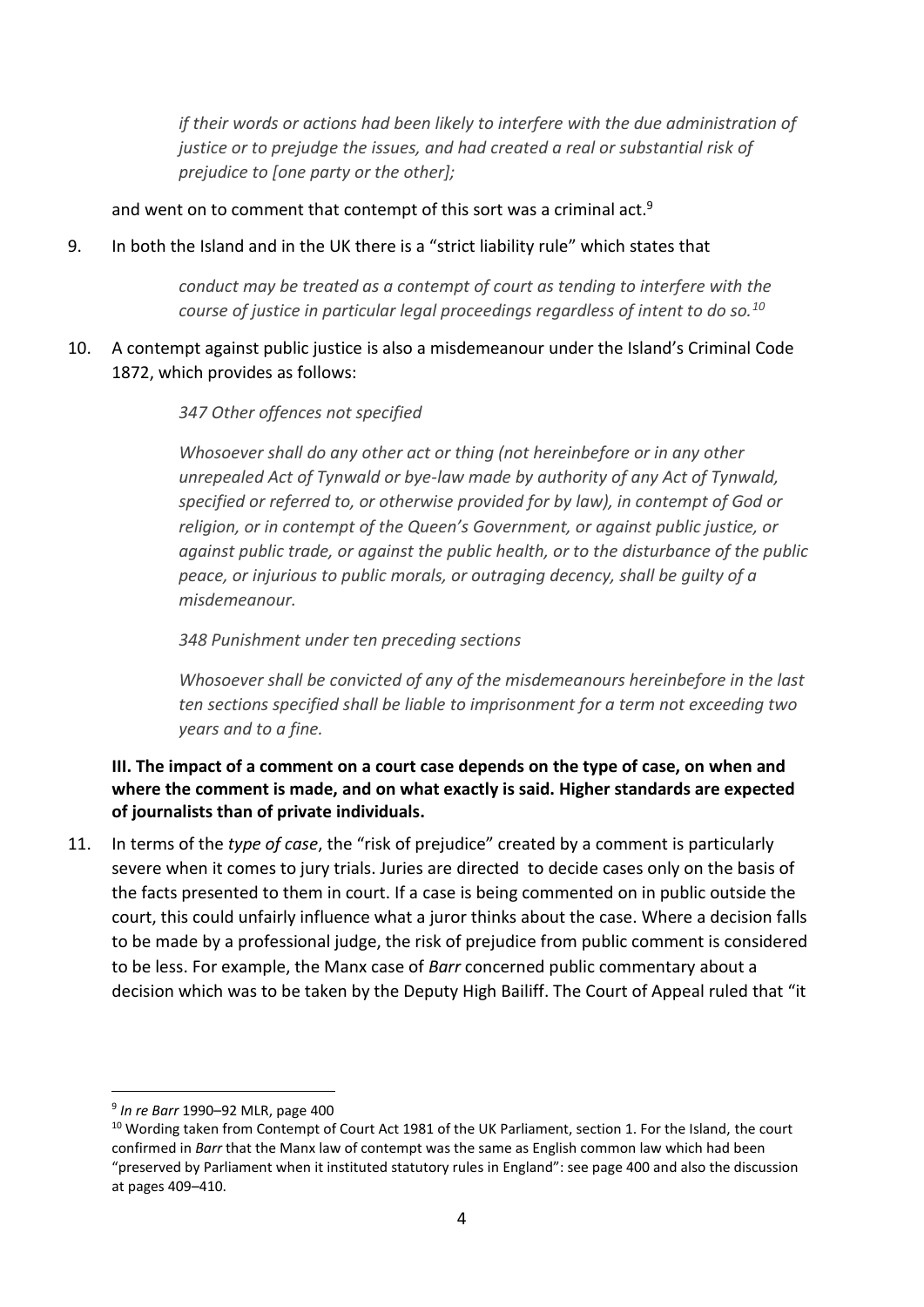was not likely that [the Deputy High Bailiff], a professional judge hearing the case alone, would be unduly influenced by discussion in the media".<sup>11</sup>

- 12. In terms of the "when" question, a public comment cannot be a contempt of court "tending to interfere with the course of justice in particular legal proceedings" if those proceedings have not begun yet, or have been concluded. In the UK there is statutory provision setting out when proceedings are to be regarded as "active".<sup>12</sup> Equivalent provision does not exist in Manx statute law  $13$
- 13. In terms of the "where" question, UK statute law makes special provision for publications that are "addressed to the public at large or any section of the public". In these type of publications a higher standard of behaviour is expected. Specifically, such a publication can be in contempt of court regardless of the intent of the publisher.<sup>14</sup>
- 14. There is no equivalent provision in Manx statute law. However, in applying the common law test whether the comment "had created a real or substantial risk of prejudice" the Manx courts would be able to take into account where the comment was made and how widely it was disseminated.
- 15. In terms of the "what" question, the UK's Contempt of Court Act 1981 provides at section 5:

*A publication made as or as part of a discussion in good faith of public affairs or other matters of general public interest is not to be treated as a contempt of court under the strict liability rule if the risk of impediment or prejudice to particular legal proceedings is merely incidental to the discussion.*

16. There is no equivalent provision in Manx statute law. However, in the case of *Barr* the Manx Court of Appeal commented:

> *the issues themselves – the validity of a restrictive system of work permits, or of immigration restrictions – were subjects of general interest that the electorate should be encouraged to debate… there could not be a continuing embargo on temporate public discussion of the points of law underlying the issues.<sup>15</sup>*

**IV. Freedom of speech in parliament is an important democratic principle. A central function of the legislature is to debate the affairs of the day; and the legislature must be able to legislate on any matter. Any** *external* **limitation on what Members can say within** 

-

<sup>11</sup> *In re Barr* 1990–92 MLR, page 400. See also the court's discussion of the English authorities on this point at pages 411–414.

<sup>&</sup>lt;sup>12</sup> Contempt of Court Act 1981, Schedule 1.

 $13$  Provision on when a case is to be regarded as active does exist in Standing Orders for Manx parliamentary purposes, as discussed further below.

<sup>&</sup>lt;sup>14</sup> Contempt of Court Act 1981, section 2.

<sup>15</sup> 1990–92 MLR, page 401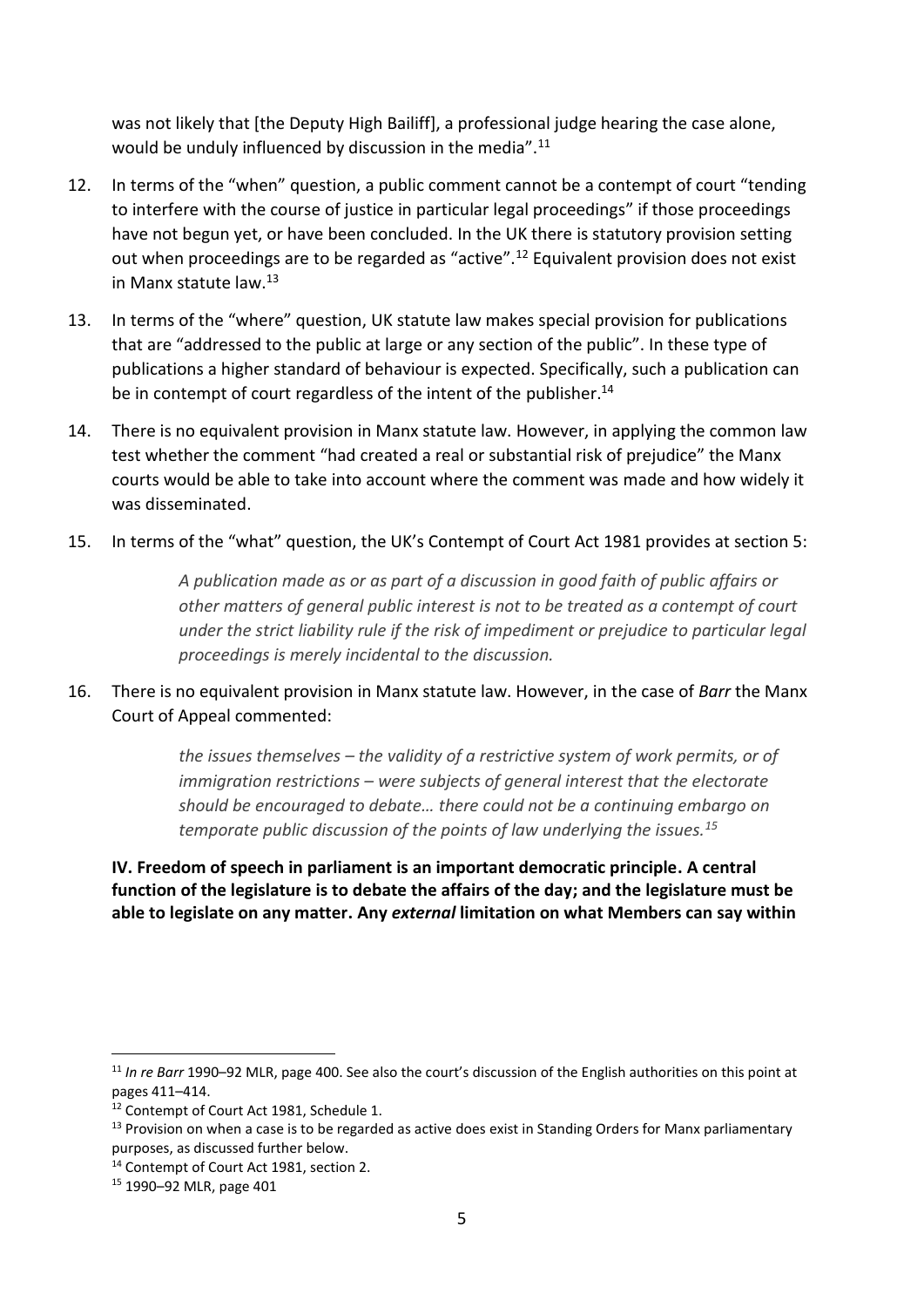**parliamentary proceedings would interfere with those democratic functions. The law does not therefore allow any such limitation to be imposed** *by the courts***.**

17. In England, freedom of speech in parliament is guaranteed by Article 9 of the Bill of Rights 1688, which provides:

> *That the Freedome of Speech and Debates or Proceedings in Parlyament ought not to be impeached or questioned in any Court or Place out of Parlyament.*

### 18. In the Isle of Man, section 1 of the Privileges of Tynwald (Publications) Act 1973 provides:

*It is hereby declared that no civil or criminal proceedings may be instituted against any member of Tynwald in respect of anything said or otherwise communicated by him in any debate or proceedings in Tynwald or either Branch or a committee thereof.*

#### 19. Tynwald Proceedings Act 1876, as amended in 2020, provides at section 6B:

*Article 9 of the Bill of Rights 1688 (an Act of Parliament [c. 2]) (which guarantees the freedom of speech and debate or proceedings in Parliament, and provides that those freedoms ought not to be impeached or questioned in any place outside Parliament) applies to Tynwald Court and to the Branches as it applies to the Commons House of Parliament.*

**V. There arises a clash of principle. On the one hand the rule of law requires that commentary on live cases outside the court process be limited. On the other hand the democratic process requires that the legislature be allowed to comment on anything. The remedy which has evolved in the Island, as in the UK and in other jurisdictions, is that the legislature has chosen** *to limit its own* **ability to comment on live court proceedings. It has done this by adopting its own sub judice rules.**

20. The Standing Orders of Tynwald provide as follows; and similar rules exist in the Standing Orders of the House of Keys and the Legislative Council –

> *3.4(10) A Question shall not refer to any matter which is sub judice, subject to the discretion of the President.*

*3.11(4) A motion shall not refer to any matter which is sub judice, subject to the discretion of the President.* 

*3.20B (8) The subject matter of a General Debate shall not refer to any matter which is sub judice, subject to the discretion of the President. In the course of a General Debate no reference shall be made to a matter which is sub judice, subject to the discretion of the President.*

*11.4 "sub judice" includes any civil case in which papers for the commencement of proceedings have been filed in the office of any court or tribunal, whether or not they have been served on or communicated to the other party or any criminal case where a person has been charged or summoned to appear at court. A case will remain sub judice until it is discontinued, or judgment has been or verdict and*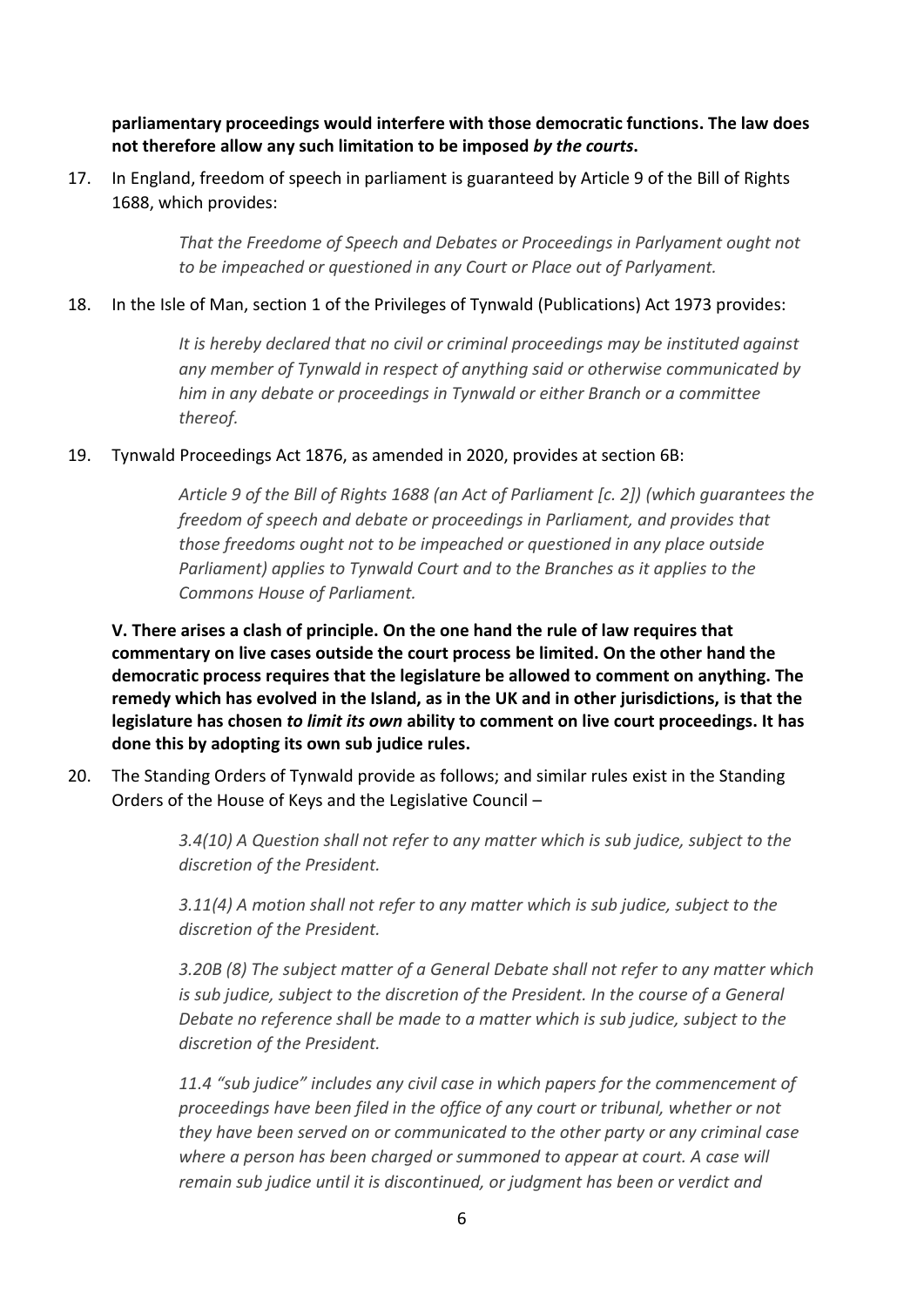*sentence have been delivered and until the time for appealing has expired; it will continue to be sub judice after papers for the commencement of any appeal have been lodged until judgment or discontinuance.* 

21. These rules were updated in 2009 to ensure that all three Chambers had the same definition of sub judice and to make express provision for the presiding officer to exercise discretion in the application of the rule. This followed the experience of the 2008 financial crisis. The Standing Orders Committee of Tynwald explained:

> *Your Committee noted that the sub judice rule had not been invoked in relation to the Kaupthing, Singer and Friedlander case, although technically it could have been. It would, of course, have been unthinkable for this immensely important matter not to have been able to be debated in Tynwald or the House of Keys.<sup>16</sup>*

22. The approach in Tynwald is similar to that at Westminster.<sup>17</sup>

**VI. The impact of a comment on a live court case, made in parliamentary proceedings, depends on the type of case, on when the comment is made, and on what exactly is said. In respect of the "when" question, Tynwald applies higher standards to itself than are applied even to journalists.**

- 23. As expressed in the Standing Orders, the starting point is that there should be no Questions, motions or General Debates about any live court proceedings. However, this is always subject to the discretion of the presiding officer.
- 24. In terms of the type of case, the presiding officers will acknowledge particular sensitivity in the case of a jury trial.
- 25. In terms of the "when" question, Tynwald's *sub judice* rule is expressed in simpler terms than the provisions of the UK Contempt of Court Act. Broadly speaking the Tynwald rule is engaged earlier, and continues longer, than the legal rules. In this respect Tynwald applies to itself higher standards than are applied to the general public, even including journalists.

# **VII. In terms of the "what" question, Tynwald and the Branches rely on their presiding officers to exercise discretion as to what exactly may be said. In doing this, the presiding officers have a difficult tightrope to walk.**

26. On the one hand the presiding officers have to uphold the rights of Members to speak freely on matters of public concern. On the other hand the presiding officers have to uphold the rule of law, and to respect the principle of judicial independence. Broadly speaking it is the practice of the presiding officers to err on the side of caution, taking into account the special public prominence of comments made during parliamentary proceedings.

-

<sup>16</sup> PP 2009/0122, paragraph 34

<sup>&</sup>lt;sup>17</sup> For a summary of the Westminster approach see pages 6-7 of this House of Commons Standard Note of August 2011:

https://researchbriefings.files.parliament.uk/documents/SN06053/SN06053.pdf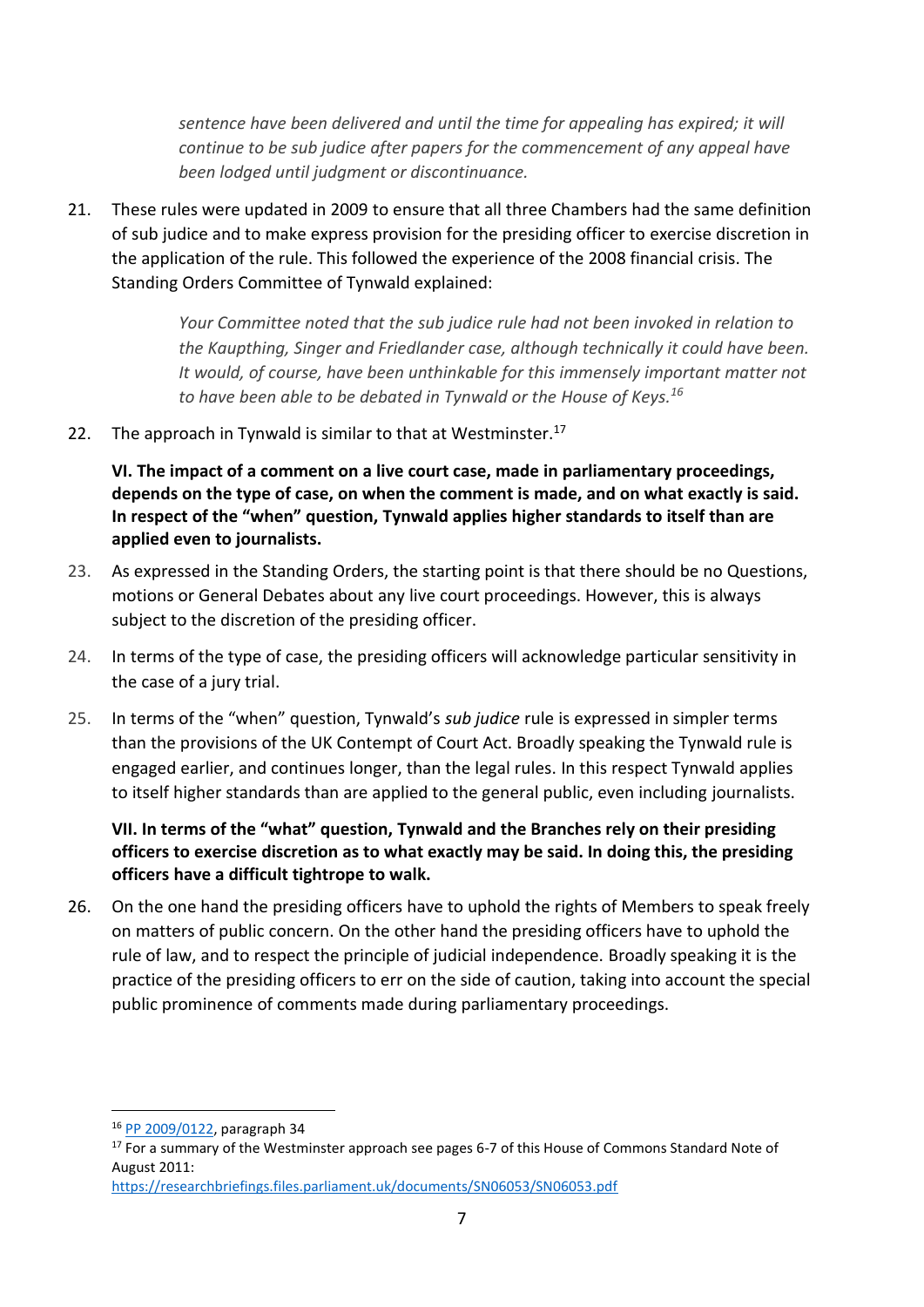### 27. In the *sub judice* rule as applied in the House of Commons there is an express proviso that:

*where a ministerial decision is in question, or in the opinion of the Chair a case concerns issues of national importance such as the economy, public order or the essential services, reference to the issues or the case may be made in motions, debates or questions.<sup>18</sup>*

While this proviso has not been formally adopted in the Island, it may provide presiding officers here with a useful frame of reference when exercising their discretion under the Standing Orders.

**VIII. Just as the legislature does not interfere with the business of the courts, the courts do not interfere with the business of the legislature. The principle that the legislature is in charge of its own internal procedures is known as the doctrine of exclusive cognisance. A certificate mechanism has recently been introduced to enable Tynwald and the Branches, through their presiding officers, to assert exclusive cognisance.**

- 28. Section 6A(3) of the Tynwald Proceedings Act 1876 provides a mechanism by which the presiding officers can assert exclusive cognisance in respect of particular matters before the courts. The mechanism involves the President or the Speaker making a certificate on the advice of the Clerk of Tynwald, the Secretary of the House of Keys or the Clerk of the Legislative Council as the case may be. A certificate issued in this way is conclusive evidence that the giving of evidence, producing of a document or supplying of information, in respect of a matter, would infringe the exclusive cognisance of Tynwald Court, the House of Keys or the Legislative Council.
- 29. Section 6A was inserted by the Tynwald Proceedings (Amendment) Act 2020 which was debated in both Branches on 17<sup>th</sup> December 2019. In seeking leave to introduce the Bill as a private Member's Bill in the Keys, the then Deputy Speaker (Mr Robertshaw) said:

*The background to this Bill is that there are live proceedings which make it necessary to settle in statute the privileges of Tynwald on the same basis as enjoyed by parliaments throughout the Commonwealth.*

*Parliamentary privilege is the area of the law that allows parliaments to function. This means: freedom of speech and debate; and 'exclusive cognisance', i.e. the right for internal affairs not to be interfered with by outside agencies, such as governments or the courts or tribunals.*

*Without this protection, parliamentary committees would not be able to guarantee confidentiality to witnesses and others who bring matters to their attention; nor to keep confidential all minutes, correspondence and other internal information and retain control over it. Inquiries on sensitive topics would not be able to proceed successfully, without being able to give such guarantees. Work in areas such as* 

<sup>1</sup> <sup>18</sup> Erskine May online, paragraph 21.19

https://erskinemay.parliament.uk/section/4868/matters-awaiting-judicial-decision-and-matters-underinvestigation/